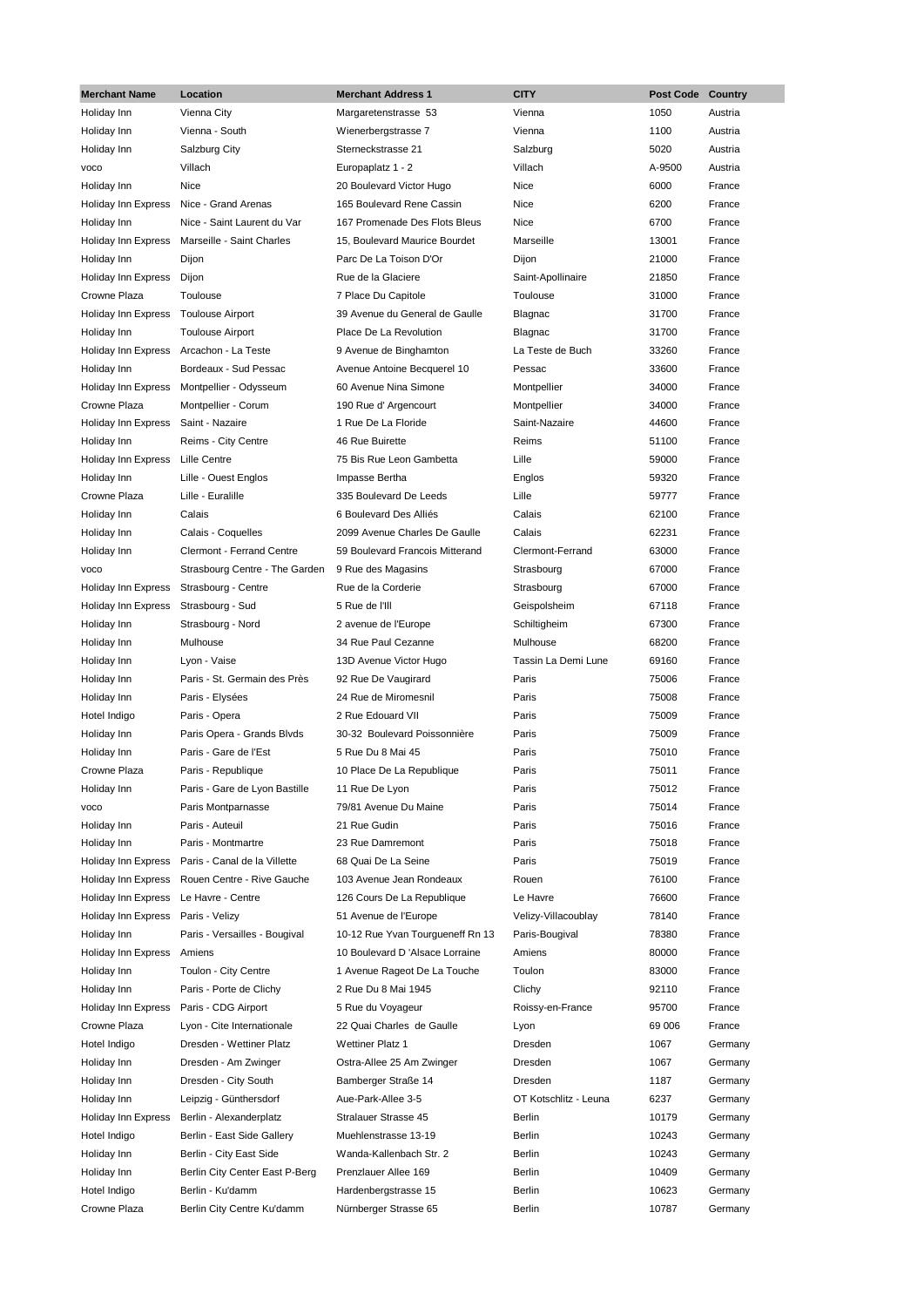Crowne Plaza Berlin - Potsdamer Platz Hallesche Str 10 Berlin 10963 Germany Holiday Inn Express Berlin City Centre Stresemannstrasse 49 Berlin 10963 Germany Holiday Inn Berlin Airport - Conf Centre Hans Grade Allee 5 Berlin Berlin 12529 Germany Holiday Inn Berlin City East-Landsberger Landsberger Allee 203 Berlin 13055 Germany Holiday Inn **Berlin - City West** Rohrdamm 80 **Berlin 13629** Germany Holiday Inn Hamburg - HafenCity Cleberseeallee 15 Hamburg Hamburg 20457 Germany Holiday Inn Hamburg - Berliner Tor Wikingerweg 2 Hamburg Hamburg 20537 Germany Holiday Inn Hamburg Chamburg Billwerder Neuer Deich 14 Hamburg 20539 Germany Crowne Plaza Hamburg - City Alster Graumannsweg 10 Hamburg 22087 Germany Holiday Inn Hamburg - City Nord Kapstadtring 2a Hamburg Hamburg 22297 Germany Holiday Inn Lubeck Travemunder Allee 3 Lubeck 23568 Germany Holiday Inn Express Bremen Airport Hanna-Kunath-Strasse 5 Bremen 28199 Germany Holiday Inn Express Guetersloh Berlinerstrasse 106 Guetersloh 33330 Germany Holiday Inn Express Goettingen Carl-Zeiss-Str. 1 Gottingen 37081 Germany Holiday Inn Dusseldorf City Toulouser All. Toulouser Allee 5 Dusseldorf 40211 Germany Holiday Inn Dusseldorf - Hafen Volmerswerther Straße 35 Dusseldorf 40221 Germany Holiday Inn Express Dusseldorf - City North Mercedesstrasse 14 Dusseldorf 10 Mercedesstrasse 14 Hotel Indigo Dusseldorf - Victoriaplatz Kaiserswerther Strasse 20 Dusseldorf 40477 Germany Crowne Plaza Dusseldorf - Neuss Rheinallee 1 Neuss Neuss And 41460 Germany Holiday Inn Dusseldorf - Neuss Anton-Kux-Strasse 1 Neuss 41460 Germany Holiday Inn Express Wuppertal - Hauptbahnhof Wall 39 Wuppertal 42103 Germany Holiday Inn Express Dortmund **Moskauer Strasse 1** Dortmund 44269 Germany Holiday Inn Essen - City Centre Frohnhauser Strasse 6 Essen 45127 Germany Holiday Inn Express Mülheim - Ruhr Schloßstrasse 44 Mülheim 45468 Germany Holiday Inn Express Oberhausen Centroallee 266 Oberhausen 46047 Germany Holiday Inn Osnabruck Niedersachsenstrasse 5 Osnabruck 49074 Germany Holiday Inn Express Cologne - Muelheim Tiefentalstrasse 72 Cologne Cologne 51063 Germany Holiday Inn Express Cologne - Troisdorf Echternacherstrasse 4 Troisdorf 53842 Germany Holiday Inn Express Trier Trier Nikolaus - Leis - Strasse 32 Trier 54292 Germany Holiday Inn Express Siegen Koblenzer Strasse 114 Siegen 57072 Germany Holiday Inn Express Frankfurt - Messe Gutleutstrasse 296 Frankfurt 60327 Germany Holiday Inn Frankfurt - Alte Oper Mainzer Landstrasse 27 Frankfurt am Main 60329 Germany Holiday Inn Frankfurt Airport Bessie-Coleman-Strasse 16 Frankfurt 60549 Germany Holiday Inn Frankfurt Airport-Neu-Isenburg Wernher-Von-Braun-Strasse 12 Neu-Isenburg 63263 Germany Holiday Inn Express Darmstadt Dornheimer Weg 7 Darmstadt 64293 Germany Holiday Inn Express Wiesbaden Abraham-Lincoln-Strasse 1 Wiesbaden 65189 Germany Holiday Inn Express Frankfurt Airport - Raunheim Kelsterbacherstr. 21 Raunheim 65479 Germany Holiday Inn Express Saarbrücken Klausener Strasse 4 -6 Saarbrücken 66115 Germany Holiday Inn Express Neunkirchen Zum Eisenwerk 3 Neunkirchen 66538 Germany Holiday Inn Express Merzig Saarwiesenring 4 Merzig 66663 Germany Holiday Inn Express Kaiserslautern Strassburger Allee 10 Kaiserslautern 67657 Germany Holiday Inn Mannheim City - Hauptbahnhof Glücksteinallee 1 Mannheim 68163 Germany Holiday Inn Stuttgart Mittlerer Pfad 25-27 Stuttgart 70499 Germany Holiday Inn Express Sindelfingen Neckarstrasse 44 Sindelfingen 71065 Germany Holiday Inn Express Stuttgart - Waiblingen Albert-Roller Strasse 6 Waiblingen 71332 Germany Holiday Inn Express Göppingen Grabenstrasse 12 Göppingen 73033 Germany Holiday Inn Express Karlsruhe - City Park Zimmerstrasse 8 Karlsruhe 76137 Germany Holiday Inn Express Baden - Baden Lange Strasse 93 Baden-Baden 76530 Germany Holiday Inn Express Ringsheim Herbolzheimer Strasse 7 Ringsheim 77975 Germany Holiday Inn Villingen - Schwenningen Klinik Strasse 3/1 Villingen-Schwenningen 78052 Germany Holiday Inn Express Singen **Am Schlossgarten 5** Singen Singen 78224 Germany Holiday Inn Express Munich City West Friedenheimer Bruecke 15 Munich 80639 Germany Holiday Inn Express Munich - Olympiapark Triebstrasse 50 Munich 80993 Germany Holiday Inn Munich - Westpark Albert-Rosshaupter-Strasse 45 Munich 81369 Germany Holiday Inn Munich - City Centre Hochstrasse 3 Munich Munich 81669 Germany Holiday Inn Munich - City East Neumarkter Strasse 85A Munich 81673 Germany Holiday Inn Express Munich - City East Neumarkter Strasse 85B Munich 81673 Germany Holiday Inn Munich - Leuchtenbergring Leuchtenbergring 20 Munich 81677 Germany Holiday Inn Munich - Unterhaching Inselkammerstrasse 7-9 Unterhaching 82008 Germany Holiday Inn Express Munich - Messe **Ctriber Action Controller Controller** Munich 85622 Germany Holiday Inn Express Augsburg **Nagahama-Allee 77** Augsburg Augsburg 86153 Germany Holiday Inn Express Friedrichshafen Allmannsweilerstrasse 79 Friedrichshafen 88046 Germany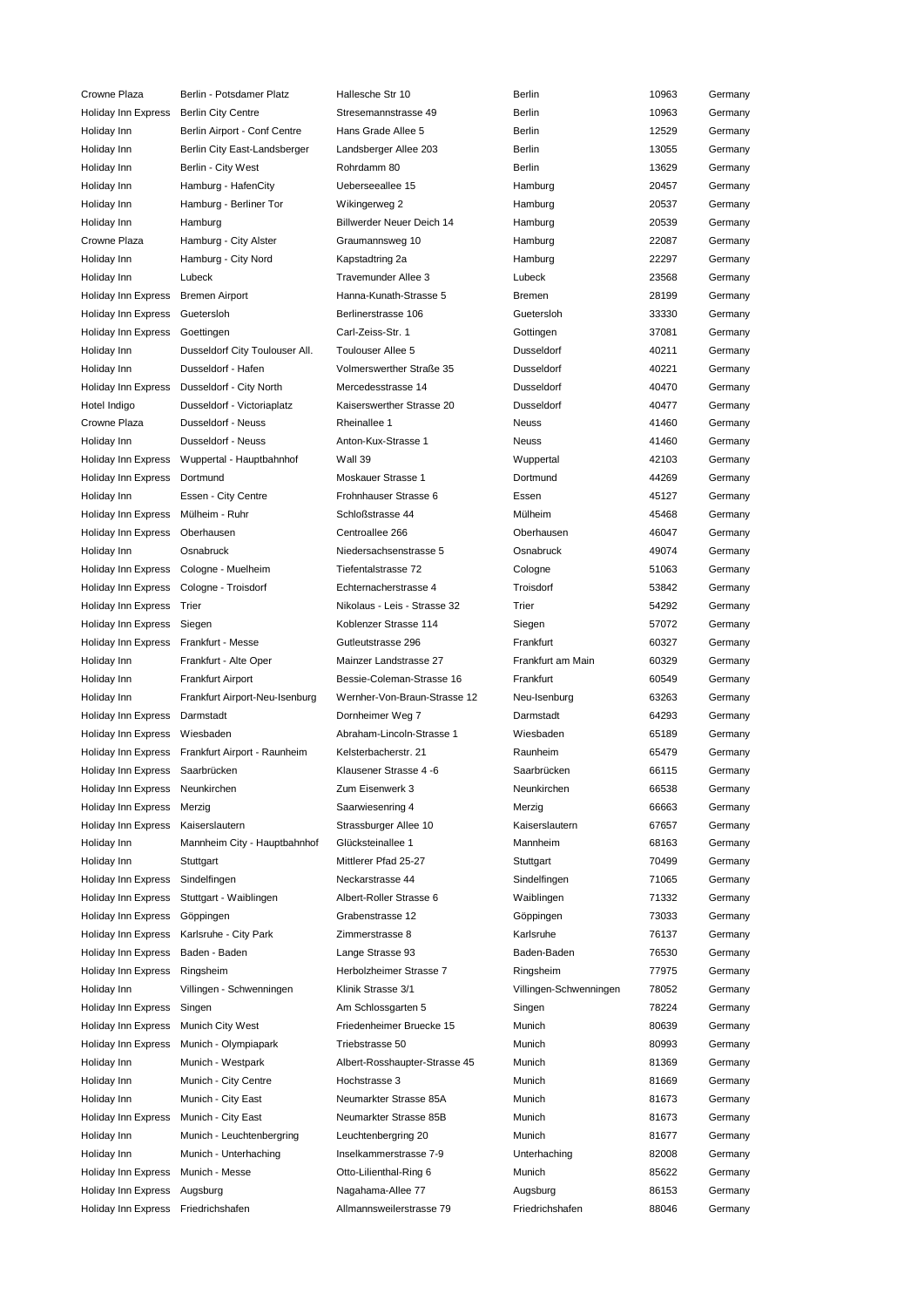| Holiday Inn              | Nürnberg City Centre           | Engelhardsgasse 12                  | Nuernberg             | 90402         | Germany        |
|--------------------------|--------------------------------|-------------------------------------|-----------------------|---------------|----------------|
| Holiday Inn Express      | Erlangen                       | Gueterbahnhofstrasse 9              | Erlangen              | 91052         | Germany        |
| Holiday Inn Express      | Nürnberg-Schwabach             | Wendelsteinerstrasse 4              | Schwabach             | 91126         | Germany        |
| Holiday Inn Express      | Regensburg                     | Friedrich-Niedermayer-Str. 1        | Regensburg            | 93049         | Germany        |
| Holiday Inn Express      | Amsterdam - City Hall          | Valkenburgerstraat 14               | Amsterdam             | 1011 LZ       | Netherlands    |
| Holiday Inn Express      | Amsterdam - North Riverside    | Motorkade 1                         | Amsterdam             | 1021 JR       | Netherlands    |
| Holiday Inn Express      | Amsterdam - Sloterdijk Station | Zaventemweg 3                       | Amsterdam             | 1043EH        | Netherlands    |
| Holiday Inn Express      | Amsterdam - South              | Zwaansvliet 20                      | Amsterdam             | 1081AP        | Netherlands    |
| Crowne Plaza             | Amsterdam - South              | George Gershwinlaan 101             | Amsterdam             | 1082MT        | Netherlands    |
| Holiday Inn Express      | Amsterdam - Arena Towers       | Hoogoorddreef 66b                   | Amsterdam             | 1101 BE       | Netherlands    |
| Holiday Inn              | Amsterdam - Arena Towers       | Hoogoorddreef 66a                   | Amsterdam             | 1101 BE       | Netherlands    |
| Holiday Inn Express      | Amsterdam - Schiphol           | Jupiterstraat 162 - 200             | Hoofddorp             | 2132HH        | Netherlands    |
|                          |                                |                                     |                       | 2511 CV       | Netherlands    |
| Holiday Inn Express      | The Hague - Parliament         | Lange Houtstraat 5                  | The Hague             |               |                |
| <b>Staybridge Suites</b> | The Hague - Parliament         | Lange Vijverberg 10/11              | The Hague             | 2513AC        | Netherlands    |
| Hotel Indigo             | The Hague - Palace Noordeinde  | Noordeinde 33                       | The Hague             | 2514GC        | Netherlands    |
| Holiday Inn Express      | Rotterdam - Central Station    | Weena 121                           | Rotterdam             | 3013 CK       | Netherlands    |
| Crowne Plaza             | Utrecht - Central Station      | Catharijne Esplanade 13             | Utrecht               | 3511WK        | Netherlands    |
| Holiday Inn Express      | Utrecht - Papendorp            | Van Deventerlaan 10                 | Utrecht               | 3528 AE       | Netherlands    |
| Holiday Inn              | Eindhoven                      | Veldmaarschalk Montgomerylaan 1     | Eindhoven             | 5612 BA       | Netherlands    |
| Crowne Plaza             | Maastricht                     | Ruiterij 1                          | Maastricht            | 6221 EW       | Netherlands    |
| Holiday Inn Express      | Arnhem                         | Nieuwe Oeverstraat 50               | Arnhem                | 6811 JB       | Netherlands    |
| Holiday Inn Express      | Vitoria                        | Calle Paduleta 59                   | Vitoria-Gasteiz       | 1015          | Spain          |
| Holiday Inn Express      | Barcelona - City 22@           | Calle Pallars 203                   | Barcelona             | 8005          | Spain          |
| Hotel Indigo             | Barcelona - Plaza Catalunya    | Gran Via de las Corts Catalanes 629 | Barcelona             | 8010          | Spain          |
| Holiday Inn Express      | Barcelona - Sant Cugat         | Avda. Can Fatjo dels Aurons s/n     | Sant Cugat del Valles | 8174          | Spain          |
| Holiday Inn Express      | Barcelona - Montmelo           | Cami de Can Gordi 15                | Granollers            | 8403          | Spain          |
| Holiday Inn Express      | Barcelona - Molins de Rei      | Carrer del Primer de Maig 9         | Barcelona             | 8750          | Spain          |
| Holiday Inn Express      | Campo de Gibraltar - Barrios   | Carretera La Termina S/N            | Los Barrios           | 11379         | Spain          |
| Hotel Indigo             | Madrid - Princesa              | Calle Marques de Urquijo 4          | Madrid                | 28008         | Spain          |
| Hotel Indigo             | Madrid - Gran Via              | Calle Silva 6                       | Madrid                | 28013         | Spain          |
| Crowne Plaza             | <b>Madrid Airport</b>          | C/Lola Flores,1                     | Madrid                | 28022         | Spain          |
| Holiday Inn              | Madrid - Las Tablas            | Calle Maria Tubau, 16               | Madrid                | 28050         | Spain          |
| Holiday Inn Express      | Madrid - Alcobendas            | Esquina Calle Metalurgia 1-3        | Madrid                | 28108         | Spain          |
| Holiday Inn Express      | Madrid - Rivas                 | Avenida de la Tecnica 8             | Madrid                | 28522         | Spain          |
| Holiday Inn Express      | Madrid-San Sebastian d/l Reyes | Avenida De Los Pirineos S/N         | Madrid                | 28700         | Spain          |
| Holiday Inn Express      | Madrid - Getafe                | Avenida Rio Guadalquivir 17         | Madrid                | 28906         | Spain          |
| Holiday Inn Express      | Madrid - Leganes               | Avda. De La Recomba, 11             | Madrid                | 28914         | Spain          |
| Holiday Inn Express      | Madrid - Alcorcon              | Calle Argentina S/N                 | Madrid                | 28922         | Spain          |
| Holiday Inn Express      | Malaga Airport                 | Avenida de Velazquez 294            | Malaga                | 29004         | Spain          |
| Holiday Inn Express      | Pamplona                       | Area Comercial Galaria              | Pamplona              | 31192         | Spain          |
| Holiday Inn Express      | Valencia-Ciudad las Ciencias   | <b>Escritor Rafael Ferreres 22</b>  | Valencia              | 46013         | Spain          |
| Holiday Inn Express      | Valencia - Bonaire             | Parque Comercial y de Ocio Bonaire  | Valencia              | 46960         | Spain          |
| Holiday Inn Express      |                                | Zarandoa Kalea 5                    | Derio                 | 48160         |                |
|                          | Bilbao                         |                                     |                       |               | Spain          |
| Holiday Inn Express      | Geneva Airport                 | Route De Pre-Bois 16                | Geneva                | 1215          | Switzerland    |
| Crowne Plaza             | Geneva                         | Avenue Louis Casai 75-77            | Geneva                | 1216          | Switzerland    |
| Holiday Inn              | Bern - Westside                | Riedbachstrasse 96                  | Bern                  | 3027          | Switzerland    |
| Holiday Inn Express      | Aarburg - Oftringen            | Bernstrasse 4                       | Oftringen             | 4665          | Switzerland    |
| Holiday Inn Express      | Luzern - Kriens                | Am Mattenhof 16                     | Kriens                | 6010          | Switzerland    |
| Holiday Inn Express      | Luzern - Neuenkirch            | Raststaette Luzern-Neuenkirch A2    | Luzern                | 6023          | Switzerland    |
| Crowne Plaza             | Zurich                         | Badenerstrasse 420                  | Zurich                | 8040          | Switzerland    |
| Holiday Inn              | Zürich - Messe                 | Wallisellenstrasse 48               | Zurich                | 8050          | Switzerland    |
| Holiday Inn Express      | Zürich Airport                 | Hofwisenstrasse 30                  | Rümlang               | 8153          | Switzerland    |
| Holiday Inn Express      | Aberdeen City Centre           | 29-43 Chapel Street                 | Aberdeen              | AB10 1SQ      | United Kingdom |
| Holiday Inn Express      | Aberdeen Airport               | 3 International Gate                | Aberdeen              | AB21 0BE      | United Kingdom |
| Crowne Plaza             | Aberdeen Airport               | 2 International Gate                | Aberdeen              | AB21 0BE      | United Kingdom |
| Holiday Inn              | Aberdeen - West                | Westhill                            | Aberdeen              | AB32 6TT      | United Kingdom |
| Holiday Inn Express      | St. Albans - M25, Jct.22       | Colney Field Retail Park            | St. Albans            | AL2 1AB       | United Kingdom |
| Holiday Inn              | Luton - South M1, Jct.9        | 6 London Road                       | Luton                 | AL3 8HH       | United Kingdom |
| Crowne Plaza             | <b>Birmingham City Centre</b>  | Central Square                      | Birmingham            | <b>B1 1HH</b> | United Kingdom |
| Holiday Inn Express      | Birmingham - City Centre       | 19 Holliday Street                  | Birmingham            | B1 1HH        | United Kingdom |
| Hotel Indigo             | Birmingham                     | The Cube                            | Birmingham            | <b>B11RS</b>  | United Kingdom |
| <b>Staybridge Suites</b> | Birmingham                     | Martineau Place                     | Birmingham            | <b>B2 4UW</b> | United Kingdom |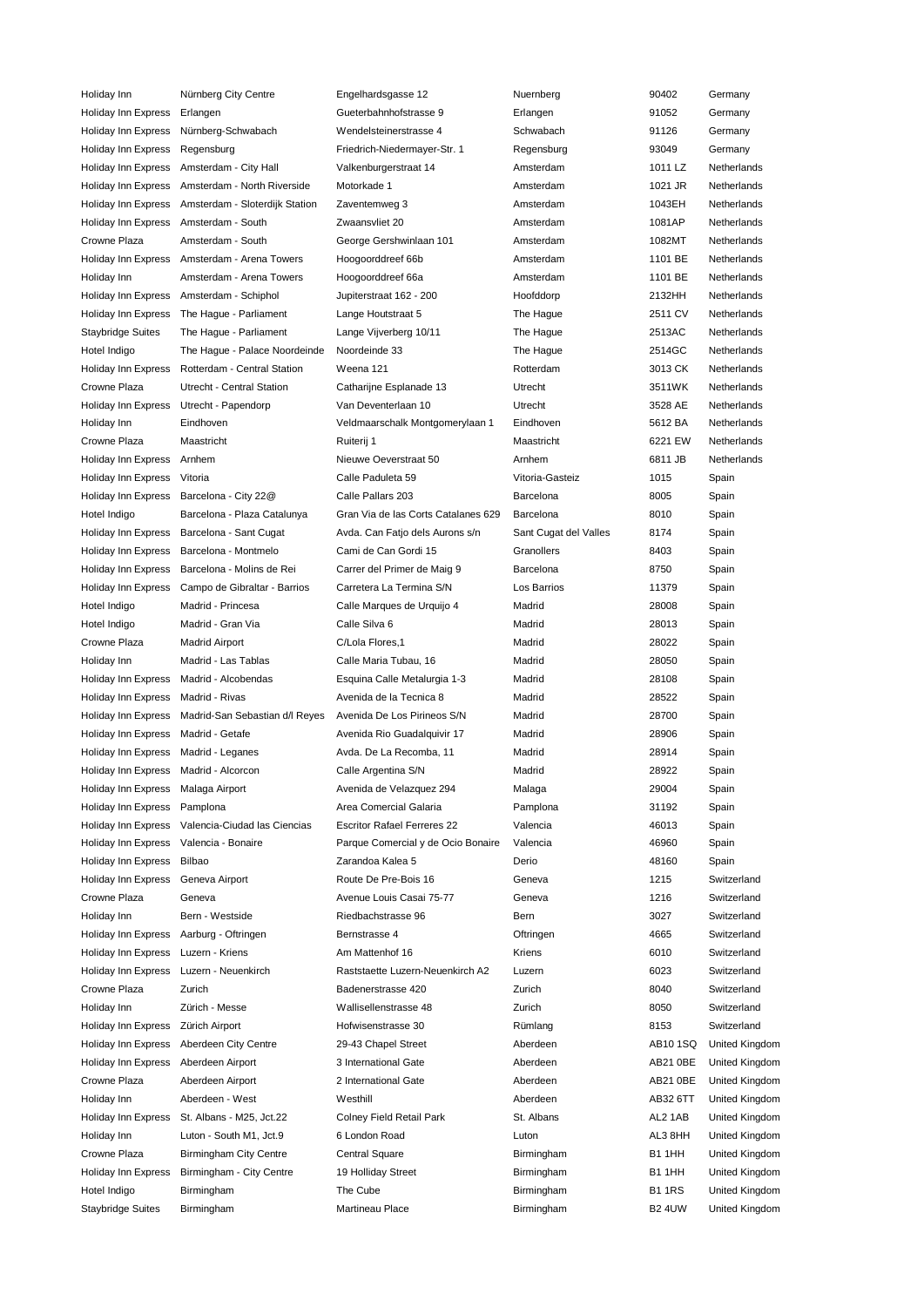| Holiday Inn Express         | Birmingham - South A45                      | 1270 Coventry Road               | Birmingham                        | <b>B25 8BJ</b>      | United Kingdom                   |
|-----------------------------|---------------------------------------------|----------------------------------|-----------------------------------|---------------------|----------------------------------|
| Holiday Inn                 | Birmingham Airport - NEC                    | Coventry Road                    | Birmingham                        | <b>B26 3QW</b>      | United Kingdom                   |
| <b>Holiday Inn Express</b>  | Birmingham - Castle Bromwich                | 1200 Chester Road                | Birmingham                        | <b>B357AF</b>       | United Kingdom                   |
| <b>Holiday Inn Express</b>  | Birmingham - Snow Hill                      | 1 Snow Hill Plaza                | Birmingham                        | B4 6HY              | United Kingdom                   |
| Crowne Plaza                | Birmingham NEC                              | Pendigo Way                      | Birmingham                        | <b>B40 1PS</b>      | United Kingdom                   |
| Holiday Inn Express         | <b>Birmingham NEC</b>                       | Birmingham Nec                   | Birmingham                        | <b>B40 1QA</b>      | United Kingdom                   |
| Holiday Inn                 | Birmingham M6, Jct.7                        | Chapel Lane                      | Birmingham                        | <b>B437BG</b>       | United Kingdom                   |
| Holiday Inn                 | <b>Birmingham City Centre</b>               | Smallbrook                       | Birmingham                        | <b>B54EW</b>        | United Kingdom                   |
| Holiday Inn                 | Birmingham - Bromsgrove                     | Kidderminster Road               | Worcestershire                    | <b>B61 9AB</b>      | United Kingdom                   |
| Holiday Inn Express         | Birmingham - Oldbury                        | <b>Birchley Park</b>             | Birmingham                        | <b>B69 2BD</b>      | United Kingdom                   |
| Holiday Inn Express         | Birmingham - Star City                      | Cuckoo Road, Heartlands Parkway  | Birmingham                        | B7 5SB              | United Kingdom                   |
| Holiday Inn Express         | Tamworth                                    | Leisure Island                   | Tamworth                          | <b>B797ND</b>       | United Kingdom                   |
| <b>VOCO</b>                 | St. John's Solihull                         | 651 Warwick Road                 | Solihull                          | <b>B91 1AT</b>      | United Kingdom                   |
| Crowne Plaza                | Solihull                                    | Homer Road 61                    | Solihull                          | <b>B91 3QD</b>      | United Kingdom                   |
| Holiday Inn Express         | Birmingham - Redditch                       | 2 Hewell Road                    | Birmingham                        | <b>B97 6AE</b>      | United Kingdom                   |
| Holiday Inn Express         | Bath                                        | Lower Bristol Road               | <b>Bath</b>                       | BA2 3QU             | United Kingdom                   |
| Holiday Inn Express         | Burnley M65, Jct.10                         | 55 Pendle Way                    | <b>Burnley</b>                    | <b>BB12 0TJ</b>     | United Kingdom                   |
| Holiday Inn Express         | <b>Bradford City Centre</b>                 | Vicar Lane                       | <b>Bradford</b>                   | BD1 5LD             | United Kingdom                   |
| Holiday Inn                 | Bournemouth                                 | 22 Bath Road                     | Bournemouth                       | BH1 2NS             | United Kingdom                   |
| Holiday Inn Express         | Poole                                       | <b>Walking Field Lane</b>        | Poole                             | <b>BH15 1RZ</b>     | United Kingdom                   |
| Holiday Inn                 | <b>Bolton Centre</b>                        | 1 Higher Bridge Street           | <b>Bolton</b>                     | BL1 2EW             | United Kingdom                   |
|                             | <b>Brighton - Seafront</b>                  | Kings Road 137                   | <b>Brighton</b>                   | BN1 2JF             |                                  |
| Holiday Inn                 |                                             |                                  |                                   |                     | United Kingdom                   |
| Holiday Inn                 | <b>Bristol City Centre</b>                  | <b>Bond Street</b>               | <b>Bristol</b>                    | BS1 3LE             | United Kingdom                   |
| Holiday Inn Express         | <b>Bristol City Centre</b>                  | South End                        | <b>Bristol</b>                    | BS1 6PL             | United Kingdom                   |
| Holiday Inn                 | Bristol - Filton                            | <b>Filton Road</b>               | <b>Bristol</b>                    | <b>BS16 1QX</b>     | United Kingdom                   |
| Holiday Inn Express         | Bristol - Filton                            | 2 New Road                       | <b>Bristol</b>                    | <b>BS34 8TJ</b>     | United Kingdom                   |
| Holiday Inn                 | <b>Bristol Airport</b>                      | A38 Bridgwater Road              | <b>Bristol</b>                    | <b>BS40 5RB</b>     | United Kingdom                   |
| Holiday Inn                 | <b>Belfast City Centre</b>                  | 40 Hope Street                   | <b>Belfast</b>                    | <b>BT12 5EE</b>     | United Kingdom                   |
| Holiday Inn Express         | Derry - Londonderry                         | 31 Strand Road                   | Derry                             | <b>BT487BL</b>      | United Kingdom                   |
| Holiday Inn Express         | <b>Belfast City</b>                         | 106 University Street            | <b>Belfast</b>                    | BT7 1HP             | United Kingdom                   |
| Holiday Inn Express         | Cambridge                                   | 15-17 Coldhams Business Park     | Cambridge                         | CB1 3LH             | United Kingdom                   |
|                             |                                             |                                  |                                   |                     |                                  |
| Holiday Inn Express         | Cambridge-Duxford M11, Jct.10               | 42 Station Road East             | Cambridge                         | <b>CB22 4WL</b>     | United Kingdom                   |
| Holiday Inn                 | Cambridge                                   | Lakeview                         | Cambridge, Cambridgeshire         | CB24 9PH            | United Kingdom                   |
| Holiday Inn                 | Cardiff City Centre                         | 1 Castle Street                  | Cardiff                           | <b>CF101XD</b>      | United Kingdom                   |
| Hotel Indigo                | Cardiff                                     | Dominions Arcade                 | Cardiff                           | <b>CF10 2AR</b>     | United Kingdom                   |
| Holiday Inn Express         | <b>Cardiff Bay</b>                          | Longueil Close Schooner Way      | Cardiff                           | CF10 4EE            | United Kingdom                   |
| voco                        | St. David's Cardiff                         | Havannah Street                  | Cardiff                           | CF10 5SD            | United Kingdom                   |
| Holiday Inn                 | Cardiff - North M4, Jct.32                  | Merthyr Road                     | Cardiff                           | CF157AD             | United Kingdom                   |
| Crowne Plaza                | Chester                                     | <b>Trinity Street</b>            | Chester                           | CH1 2BD             | United Kingdom                   |
| <b>Holiday Inn Express</b>  | Chester - Racecourse                        | The Racecourse                   | Chester                           | CH1 2LY             | United Kingdom                   |
| Hotel Indigo                | Chester                                     | Grosvenor Park Road              | Chester                           | CH11QQ              | United Kingdom                   |
| Holiday Inn                 | Chester - South                             | Wrexham Road                     | Chester                           | CH4 9DL             | United Kingdom                   |
| Holiday Inn Express         | Liverpool - Hoylake                         | The Kings Gap                    | Hoylake                           | CH47 1HE            | United Kingdom                   |
| Holiday Inn                 | Ellesmere Port - Cheshire Oaks              | Centre Island, Waterways         | <b>Ellesmere Port</b>             | CH65 2AL            | United Kingdom                   |
| Holiday Inn                 | A55 Chester West                            | Westbound A55                    | Chester                           | CH7 6HB             | United Kingdom                   |
| Holiday Inn                 | Brentwood M25, Jct.28                       | <b>Brook Street</b>              | <b>Brentwood</b>                  | <b>CM14 5NF</b>     | United Kingdom                   |
| Holiday Inn Express         | Harlow                                      | Crown Gate                       | Harlow                            | <b>CM20 1NB</b>     | United Kingdom                   |
|                             |                                             |                                  | Stansted                          |                     |                                  |
| Holiday Inn Express         | London - Stansted Airport                   | <b>Thremhall Avenue</b>          | <b>Braintree</b>                  | <b>CM24 1PY</b>     | United Kingdom                   |
| Holiday Inn Express         | <b>Braintree</b>                            | Panners Roundabout               |                                   | CM777AB             | United Kingdom                   |
| Holiday Inn                 | Colchester                                  | Abbotts Lane                     | Colchester, Essex                 | CO6 3QL             | United Kingdom                   |
| Holiday Inn Express         | Colchester                                  | Birchwood Road, Off Ipswich Road | Colchester                        | CO7 6HS             | United Kingdom                   |
| Holiday Inn Express         | Ramsgate - Minster                          | <b>Tothill Street</b>            | Ramsgate                          | CT12 4AU            | United Kingdom                   |
| Holiday Inn                 | Dover                                       | Singledge Lane                   | Dover                             | CT16 3EL            | United Kingdom                   |
| Holiday Inn Express         | Folkestone - Channel Tunnel                 | <b>Cheriton Park</b>             | Folkestone                        | CT18 8AN            | United Kingdom                   |
| Holiday Inn Express         | Canterbury                                  | Upper Harbledown                 | Canterbury                        | CT2 9HX             | United Kingdom                   |
| Holiday Inn Express         | Nuneaton                                    | St David's Way                   | Nuneaton                          | <b>CV107SD</b>      | United Kingdom                   |
| Holiday Inn                 | Coventry M6, Jct.2                          | Hinckley Road                    | Coventry                          | CV2 2HP             | United Kingdom                   |
| Holiday Inn                 | Leamington Spa - Warwick                    | Olympus Avenue                   | Leamington Spa                    | CV34 6RJ            | United Kingdom                   |
| Holiday Inn Express         | Warwick - Stratford-upon-Avon               | <b>Stratford Road</b>            | Warwick                           | CV34 6TW            | United Kingdom                   |
| Hotel Indigo                | Stratford Upon Avon                         | 4 Chapel Street                  | Stratford Upon Avon               | CV37 6HA            | United Kingdom                   |
| Crowne Plaza<br>Holiday Inn | Stratford Upon Avon<br>Kenilworth - Warwick | Bridgefoot<br>Abbey End 212      | Stratford-Upon-Avon<br>Kenilworth | CV37 6YR<br>CV8 1ED | United Kingdom<br>United Kingdom |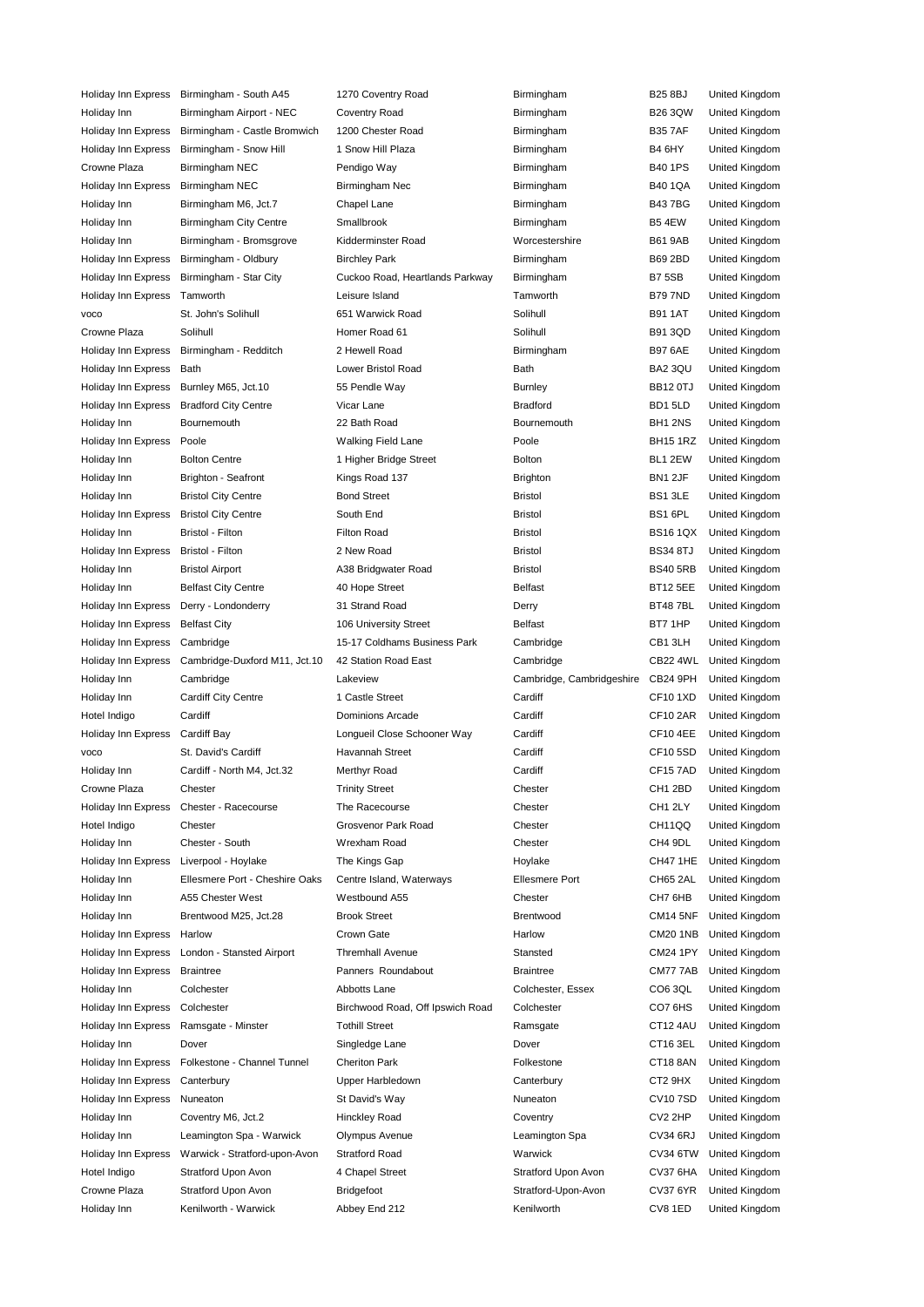Holiday Inn Express Crewe Macon Way Crewe CW1 6DR United Kingdom Holiday Inn Express London - Dartford University Way Dartford DA1 5PA United Kingdom Holiday Inn London - Bexley Black Prince Interchange London DA5 1ND United Kingdom Holiday Inn Express Dundee 41 Dock Street Dundee DD1 3DR United Kingdom Staybridge Suites Dundee 1 Lower Dens Mill Dundee Dundee DD4 6AD United Kingdom Hotel Indigo Dundee 2 Lower Dens Mill Dundee Dundee DD4 6AD United Kingdom Holiday Inn Derby - Riverlights Morledge Derby DE1 2AY United Kingdom Holiday Inn Express Burton upon Trent 2nd Avenue Parkway Burton-On-Trent DE14 2WF United Kingdom Holiday Inn Express Derby - Pride Park Wheelwright Way Derby DE24 8HX United Kingdom Holiday Inn South Normanton M1, Jct.28 Carter Lane East Alfreton Alfreton DE55 2EH United Kingdom Holiday Inn Express East Midlands Airport Hunter Road, Pegasus Business Park Derby DE74 2TQ United Kingdom Holiday Inn Dumfries The Crichton, Bankend Road Dumfries DG1 4UQ United Kingdom Hotel Indigo Durham 9 Old Elvet Durham DH1 3HL United Kingdom Holiday Inn Darlington - North A1M, Jct.59 Newton Park, Coatham Mundeville Darlington DL1 3NL United Kingdom Holiday Inn Darlington - A1 Scotch Corner Scotch Corner Darlington DL10 6NR United Kingdom Holiday Inn Express Grimsby **3** - 9 Wellowgate Grimsby Grimsby **DN32 0RA** United Kingdom Holiday Inn Express Doncaster **First Point Business Park** Doncaster **Doncaster** DN4 8SJ United Kingdom Holiday Inn Doncaster A1 (M), Jct.36 High Road Doncaster Doncaster DN4 9UX United Kingdom Crowne Plaza London Docklands Western Gateway London E16 1AL United Kingdom Holiday Inn Express London-Royal Docks, Docklands 1 Silvertown Way London E16 1EA United Kingdom Holiday Inn Express London - ExCeL 1018 Dockside Road London E16 2FQ United Kingdom Holiday Inn Express London - Limehouse 469-475 The Highway London London E1W 3HN United Kingdom Staybridge Suites London - Stratford City 10b Chestnut Plaza London London E20 1GL United Kingdom Holiday Inn London - Stratford City 10a Chestnut Plaza London E20 1GL United Kingdom Holiday Inn Express London Chingford-Nth Circular 5 Walthamstow Avenue London E4 8ST United Kingdom Holiday Inn Express London - City 275 Old Street London London EC1V 9LN United Kingdom Hotel Indigo London - Tower Hill 142 Minories London EC3N 1LS United Kingdom Holiday Inn Express Edinburgh - Royal Mile 300 Cowgate 300 Cowgate Edinburgh EH1 1NA United Kingdom Holiday Inn Express Edinburgh City Centre Picardy Place **Edinburgh Edinburgh EH1 3JT** United Kingdom Holiday Inn Edinburgh 132 Corstorphine Road Edinburgh EH12 6UA United Kingdom Hotel Indigo Edinburgh - Princes Street 20 Princes Street Edinburgh EH2 2AN United Kingdom Holiday Inn Express Edinburgh Airport 101 Ingliston Road Edinburgh EH28 8AU United Kingdom Holiday Inn Express Edinburgh - Leith Waterfront Britannia Way **Edinburgh Edinburgh CH6 6JJ** United Kingdom Crowne Plaza Edinburgh - Royal Terrace 18 Royal Terrace Edinburgh EH7 5AQ United Kingdom Holiday Inn Express Exeter M5, Jct. 29 Guardian Road Exeter EX1 3PE United Kingdom Holiday Inn Express Exeter - City Centre Tudor Street Exeter EX4 3FL United Kingdom Holiday Inn Express Stirling The Springkerse Business Park Stirling FK7 7XH United Kingdom Holiday Inn Express Glasgow - City Ctr Theatreland Theatreland Glasgow Glasgow G1 2RL United Kingdom Holiday Inn Glasgow - City Ctr Theatreland 161 West Nile Street Glasgow Glasgow G1 2RL United Kingdom voco Grand Central Glasgow 99 Gordon Street Glasgow G1 3SF United Kingdom Holiday Inn Express Glasgow - City Ctr Riverside Stockwell Street Glasgow Glasgow G1 4LW United Kingdom Hotel Indigo Glasgow 75 Waterloo Street Glasgow G2 7DA United Kingdom Crowne Plaza Glasgow Congress Road Glasgow G3 8QT United Kingdom Holiday Inn Glasgow - East Kilbride Stewartfield Way East Kilbride G74 5LA United Kingdom Holiday Inn Express Gloucester - South Waterwells Business Park Gloucester GL2 2AB United Kingdom Holiday Inn Gloucester - Cheltenham Crest Way Gloucester GL4 3RX United Kingdom Holiday Inn Express Cheltenham Town Centre Dunalley Street 33 Cheltenham GL50 4AP United Kingdom Holiday Inn Farnborough Lynchford Road Farnborough GU14 6AZ United Kingdom Holiday Inn Guildford Egerton Road Guildford, Surrey GU2 7XZ United Kingdom Holiday Inn London - Wembley Empire Way Wembley HA9 8DS United Kingdom Holiday Inn Leeds - Brighouse Clifton Village Brighouse Brighouse HD6 4HW United Kingdom Crowne Plaza Harrogate Narth Kings Road Narrogate HG1 1XX United Kingdom Holiday Inn High Wycombe M40, Jct. 4 Handycross High Wycombe HP11 1TL United Kingdom Holiday Inn Hemel Hempstead M1, Jct. 8 Breakspear Way Hemel Hempstead HP2 4UA United Kingdom Holiday Inn Aylesbury 1 New Road Aylesbury HP22 5QT United Kingdom Holiday Inn Express Hemel Hempstead Stationers Place Hemel Hempstead HP3 9RH United Kingdom Holiday Inn Hull Marina 2 Castle Street Kingston Upon Hull HU1 2BX United Kingdom Holiday Inn Express Hull City Centre **80 Ferensway Community Community** Kingston Upon Hull HU2 8LN United Kingdom Holiday Inn Express London - Newbury Park Eastern Avenue 713 London London IG2 7RH United Kingdom Holiday Inn Ipswich 4 London Road Ipswich IP2 OUA United Kingdom Holiday Inn Ipswich - Orwell The Havens, 2 Ipswich IP3 9SJ United Kingdom Holiday Inn Express Inverness **Stoneyfield** Stoneyfield Inverness Inverness IV2 7PA United Kingdom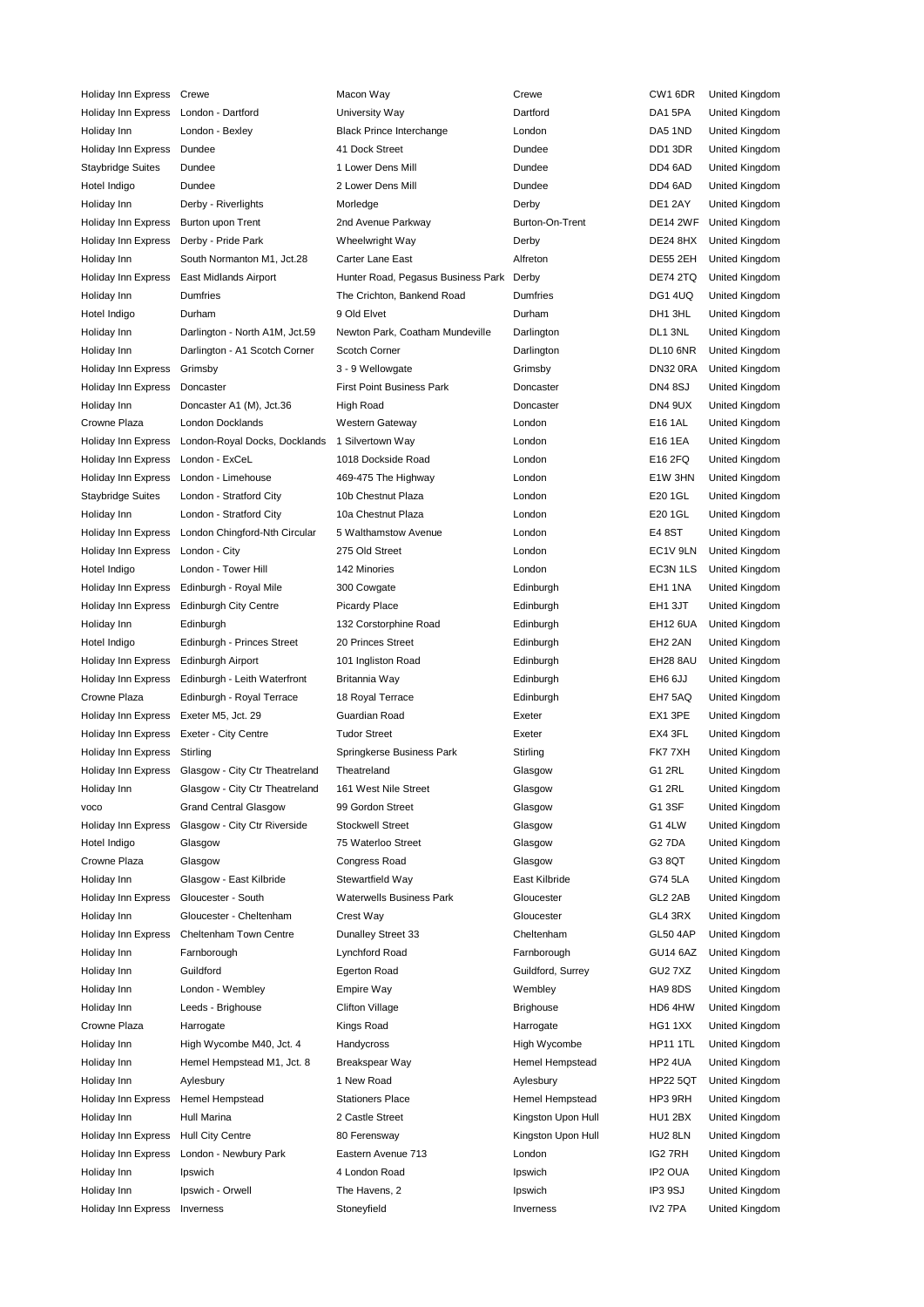Holiday Inn Express London - Epsom Downs Langley Vale Road Surrey KT18 5LG United Kingdom Crowne Plaza London - Kingston Mingston Tower Surbiton Surbiton KT6 5QQ United Kingdom Holiday Inn Express Dunfermline Thalbeath Road Dunfermline Mexical Halbeath Road Dunfermline KY11 8JH United Kingdom Holiday Inn Express Glenrothes Leslie Roundabout Glenrothes KY6 3EP United Kingdom Holiday Inn Liverpool - City Centre Lime Street Liverpool L1 1NQ United Kingdom Crowne Plaza Liverpool John Lennon Airport Liverpool Airport Liverpool L24 8QD United Kingdom Crowne Plaza Liverpool City Centre 2 St Nicholas Place Liverpool L3 1QW United Kingdom Holiday Inn Express Liverpool - Royal Albert Dock Brittania Pavillion Liverpool Liverpool L3 4AD United Kingdom Staybridge Suites Liverpool 21 Keel Wharf Liverpool Liverpool L3 4FN United Kingdom Hotel Indigo Liverpool 10 Chapel Street Liverpool L3 9AG United Kingdom Holiday Inn Express Liverpool - Knowsley M57, Jct.4 Ribblers Lane Liverpool Liverpool L34 9HA United Kingdom Holiday Inn Lancaster Waterside Park Lancaster,Lancashire LA1 3RA United Kingdom Holiday Inn Express Barrow-in-Furness Market Street Barrow-in-Furness LA14 2LE United Kingdom Holiday Inn Leicester 129 St. Nicholas Circle Leicester LE1 5LX United Kingdom Holiday Inn Leicester - Wigston 299 Leicester Road Leicester LE18 1JW United Kingdom Holiday Inn Express Leicester City Filbert Way Leicester LE2 7FL United Kingdom Holiday Inn Lincoln Brayford Wharf North Lincoln LN1 1YW United Kingdom Holiday Inn Express Lincoln City Centre Brayford Enterprise Park Lincoln LN6 7DB United Kingdom Crowne Plaza Leeds Wellington St Leeds LS1 4DL United Kingdom Holiday Inn Express Leeds City Centre - Armouries Armouries Drive Leeds LS10 1LE United Kingdom Holiday Inn Leeds - Garforth Wakefield Road Leeds LS25 1LH United Kingdom Holiday Inn Express Leeds - East Aberford Road Leeds LS26 8EJ United Kingdom Holiday Inn Express Leeds - City Centre Cavendish Street Cavendish Street Leeds Leeds LS3 1LY United Kingdom Holiday Inn Express London - Luton Airport 2 Percival Way London LU2 9GP United Kingdom Holiday Inn London - Luton Airport Airport Way Luton LU2 9LF United Kingdom Holiday Inn Express Dunstable 2 London Road Dunstable LU6 3DX United Kingdom Holiday Inn Manchester - City Centre 25 Aytoun Street Manchester M1 3AE United Kingdom Holiday Inn Express Manchester CC - Oxford Road 2-4 Oxford Road Manchester Manchester M1 5QA United Kingdom Holiday Inn Express Manchester - East Debdale Park Manchester M18 7LJ United Kingdom Hotel Indigo Manchester - Victoria Station 6 Todd Street Manchester M3 1WU United Kingdom Crowne Plaza Manchester City Centre 70 Shudehill Manchester Manchester M4 4AF United Kingdom Holiday Inn Express Manchester City Centre - Arena Goadsby Street Manchester Manchester M4 5JY United Kingdom Holiday Inn Manchester - Central Park 888 Oldham Road Manchester MA10 2BS United Kingdom Holiday Inn Express Manchester - Trafford City 2 Mercury Way Manchester MA1 7PA United Kingdom Holiday Inn Manchester - West Liverpool Street Manchester M5 4LT United Kingdom Holiday Inn Manchester - MediaCityUK Media City UK Manchester Manchester M50 2EQ United Kingdom Holiday Inn Express Manchester - Salford Quays Waterfront Quay Manchester MAN Manchester M50 3XW United Kingdom Crowne Plaza Manchester Airport Ringway Road Manchester M90 3NS United Kingdom Holiday Inn Express Manchester Airport Runger Lane Manchester M90 5DL United Kingdom Holiday Inn Sittingbourne 70 London Road Sittingbourne ME10 1NT United Kingdom Holiday Inn Rochester - Chatham 2 Maidstone Road Rochester ME5 9SF United Kingdom Holiday Inn Express Milton Keynes **Eastlake Park Milton Keynes** Milton Keynes MK15 0YA United Kingdom Holiday Inn Milton Keynes East M1, Jct.14 5 London Road Newport Pagnell MK16 0JA United Kingdom Holiday Inn Express Bedford Elstow Interchange A6/A421 Bedford MK42 9BF United Kingdom Holiday Inn Milton Keynes - Central 500 Saxon Gate West Milton Keynes MK9 2HQ United Kingdom Holiday Inn Express Strathclyde Park M74, Jct.5 Hamilton Road Strathclyde Strathclyde ML1 3RB United Kingdom Holiday Inn Express Hamilton Keith Street Hamilton ML3 7BL United Kingdom Crowne Plaza Newcastle - Stephenson Quarter Hawthorn Square Newcastle Upon Tyne NE1 3SA United Kingdom Holiday Inn Express Newcastle City Centre Waterloo Square Newcastle Upon Tyne NE1 4DN United Kingdom Hotel Indigo Newcastle 2/8 Fenkle Street Newcastle Upon Tyne NE1 5XU United Kingdom Staybridge Suites Newcastle **Buxton Street** Newcastle Upon Tyne NE1 6NL United Kingdom Holiday Inn Mewcastle - Gosforth Park Great North Road Newcastle Upon Tyne NE13 6BP United Kingdom Holiday Inn Express Newcastle - Metro Centre Clasper Way Newcastle Upon Tyne NE16 3BE United Kingdom Holiday Inn Newcastle - Jesmond Jesmond Road Newcastle Upon Tyne NE2 1PR United Kingdom Holiday Inn Washington Emerson Washington NE37 1LB United Kingdom Crowne Plaza Nottingham Wollaton Street Nottingham NG1 5RH United Kingdom Holiday Inn Derby - Nottingham M1, Jct.25 Bostocks Lane Nottingham NG10 5NJ United Kingdom Holiday Inn Mottingham Castle Bridge Road Nottingham Notal AG7 1GX United Kingdom Holiday Inn Express Kettering The Weekley Wood Avenue Kettering NN14 1UD United Kingdom Holiday Inn Corby - Kettering A43 Geddington Road Corby NN18 8ET United Kingdom Holiday Inn Express Northampton - South Loake Close Northampton Northampton NN4 5EZ United Kingdom Holiday Inn Northampton Bedford Road Northampton NN4 7YF United Kingdom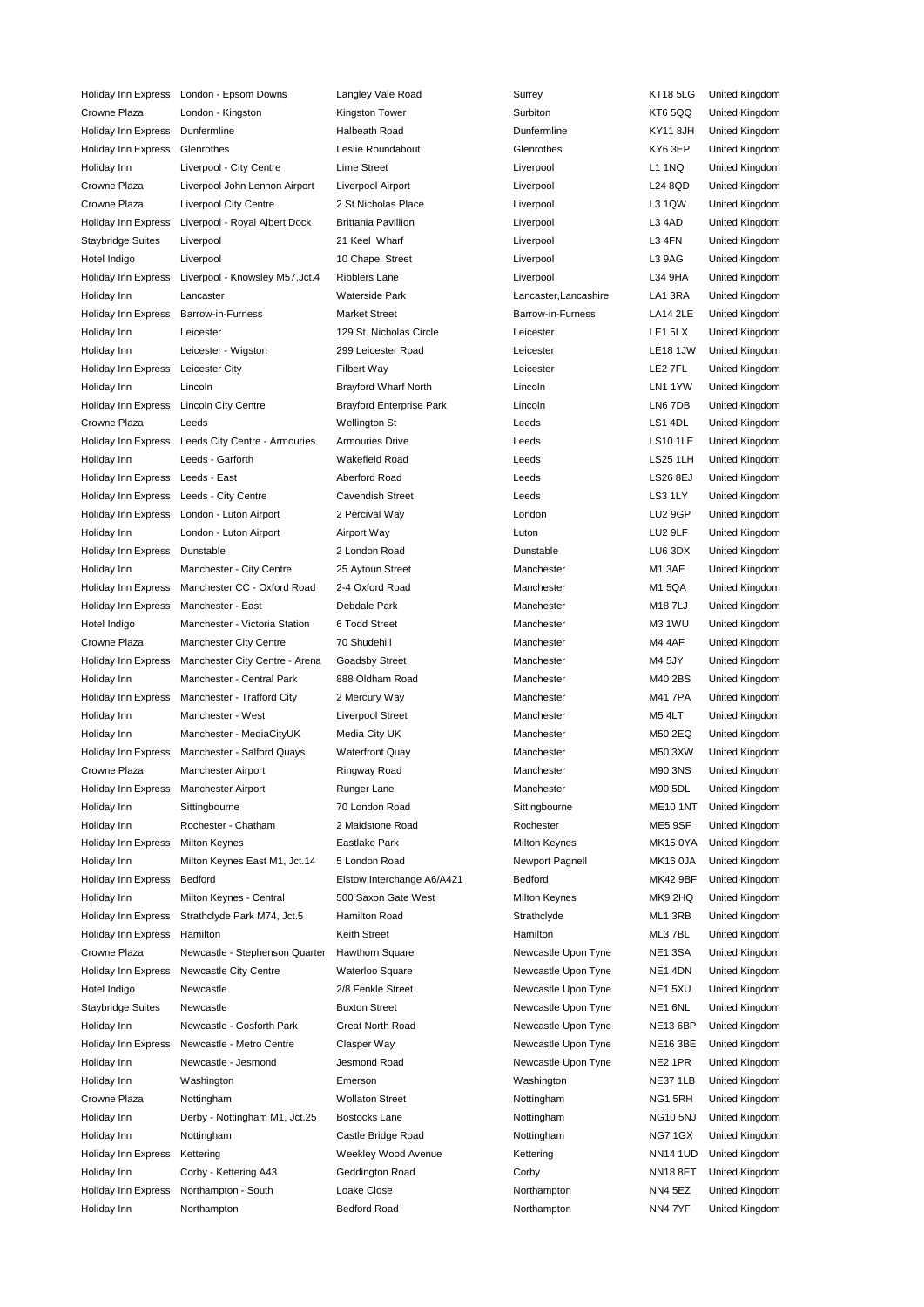Holiday Inn Budby-Northampton M1, Jct.18 Crick Northampton Northampton NN6 7XR United Kingdom Holiday Inn Morthampton West M1, Jct 16 High Street, Flore Northampton NN7 4LP United Kingdom Holiday Inn Express Newport Lakeside Drive Newport NP10 8BB United Kingdom Holiday Inn Newport The Coldra Newport NP18 2YG United Kingdom Holiday Inn Norwich City Carrow Road Norwich NR1 1HU United Kingdom Holiday Inn Morwich **Institute Industrial Industrial Industrial Accord Norwich** Norwich NR4 6EP United Kingdom Holiday Inn Express Norwich Drayton High Road Norwich NR6 5DU United Kingdom Holiday Inn Norwich - North Cromer Road Norwich NR6 6JA United Kingdom Holiday Inn London - Camden Lock 30 Jamestown Road London NW1 7BY United Kingdom voco Oxford Spires Abingdon Road Oxford OX1 4PS United Kingdom Holiday Inn Oxford Peartree Roundabout Oxford OX2 8JD United Kingdom Holiday Inn Express Bicester Bicester Gateway Business Park Bicester OX25 2BX United Kingdom voco Oxford Thames Henley Road, Oxford OX4 4GX United Kingdom Holiday Inn Express Oxford - Kassam Stadium Grenoble Road Oxford OX4 4XP United Kingdom Holiday Inn Express Greenock Cartsburn Greenock PA15 1AE United Kingdom Holiday Inn Glasgow Airport Abbotsinch Paisley Glasgow PA3 2TE United Kingdom Holiday Inn Express Glasgow Airport St. Andrews Drive Glasgow PA3 2TJ United Kingdom Holiday Inn Express Peterborough East Of England Way Peterborough PE2 6HE United Kingdom Holiday Inn Huntingdon - Racecourse Thrapston Road Huntingdon Huntingdon PE28 4NL United Kingdom Holiday Inn Peterborough - West Thorpe Wood Peterborough PE3 6SG United Kingdom Holiday Inn Express Perth 200 Dunkeld Rd Perth, Scotland PH1 3AQ United Kingdom Crowne Plaza Plymouth Armada Way Plymouth PL1 2HJ United Kingdom Holiday Inn Express Bodmin - Victoria Junction Cornwall Services St Austell St Austell PL26 8UF United Kingdom Holiday Inn Portsmouth Pembroke Road Portsmouth, Hampshire PO1 2TA United Kingdom Holiday Inn Express Portsmouth - Gunwharf Quays The Plaza Portsmouth PO1 3FD United Kingdom Holiday Inn Fareham - Solent Cartwright Drive Fareham PO15 5RJ United Kingdom Holiday Inn Express Portsmouth - North Eastern Road Portsmouth PO6 1UN United Kingdom Holiday Inn Preston **Preston** The Ringway **Preston Preston PR1 3AU** United Kingdom Holiday Inn Express Preston - South Reedfield Place Preston PR5 8AA United Kingdom Crowne Plaza Reading Caversham Bridge Reading Reading RG1 8BD United Kingdom Holiday Inn Reading-South M4, Jct.11 Basingstoke Road Reading RG2 0SL United Kingdom Holiday Inn Basingstoke Grove Road Basingstoke RG21 3EE United Kingdom Crowne Plaza Basingstoke **Old Common Road** Basingstoke RG21 3PR United Kingdom Holiday Inn Reading - M4, Jct.10 Wharfedale Road Reading Reading RG41 5TS United Kingdom Holiday Inn Express London Gatwick - Crawley Haslett Avenue East Crawley Crawley Crawley RH10 1UA United Kingdom Crowne Plaza London - Gatwick Airport Langley Drive Crawley Crawley Crawley RH11 7SX United Kingdom Crowne Plaza Felbridge - Gatwick London Rd, East Grinstead West Sussex RH19 2BH United Kingdom Holiday Inn London - Gatwick Airport Povey Cross Road Catwick Gatwick Catwick RH6 0BA United Kingdom Crowne Plaza Royal Victoria Sheffield Victoria Station Road Sheffield S4 7YE United Kingdom Holiday Inn Rotherham-Sheffield M1,Jct.33 West Bawtry Road Rotherham S60 2XL United Kingdom Holiday Inn Express Rotherham - North Express Park, Manvers Way Rotherham S63 7EQ United Kingdom Holiday Inn Barnsley M1, Jct.37 Barnsley Road Barnsley S75 3JT United Kingdom Holiday Inn Express Swansea - East B4290 (LLandarcy to Jersey Marine) Neath SA10 6GZ United Kingdom Holiday Inn Express London - Southwark 103-109 Southwark Street London SE1 0JQ United Kingdom Crowne Plaza London - Albert Embankment 10-11 Albert Embankment London SE1 7SP United Kingdom Holiday Inn Express London - Greenwich Bugsby Way London SE10 0GD United Kingdom Staybridge Suites London - Vauxhall 100 Vauxhall Walk London SE11 5EL United Kingdom Holiday Inn Stevenage St.George's Way Stevenage Stevenage SG1 1HS United Kingdom Holiday Inn Express Stevenage **Superint Constant Constant Constant Constant Constant Constant Constant Constant** Constant Constant Constant Constant Constant Constant Constant Constant Constant Constant Constant Constant C Holiday Inn Express Stockport 11 Station Road Stockport SK3 9JD United Kingdom Holiday Inn Slough - Windsor Church Street Slough SL1 2NH United Kingdom Holiday Inn London - Heathrow T5 Old Bath Road Slough SL3 0PH United Kingdom Holiday Inn Express London - Heathrow T5 3 London Road Slough SL3 8QB United Kingdom Holiday Inn Express Windsor 71 Alma Road Windsor SL4 3HD United Kingdom Holiday Inn Maidenhead/Windsor Manor Lane Maidenhead SL6 2RA United Kingdom Crowne Plaza Marlow Fieldhouse Lane Marlow SL7 1GJ United Kingdom Holiday Inn London - Sutton Gibson Road London SM1 2RF United Kingdom Holiday Inn Express Swindon City Centre 1 Bridge Street Swindon Swindon SN1 1BT United Kingdom Holiday Inn Swindon Marlborough Road Swindon, Wiltshire SN3 6AQ United Kingdom Holiday Inn Express Swindon - West M4, Jct 16 Frankland Road Swindon Swindon SN58UD United Kingdom Holiday Inn Southampton Herbert Walker Avenue Southampton SO15 1AG United Kingdom Holiday Inn Express Southampton - West Adanac Park Southampton SO16 0YP United Kingdom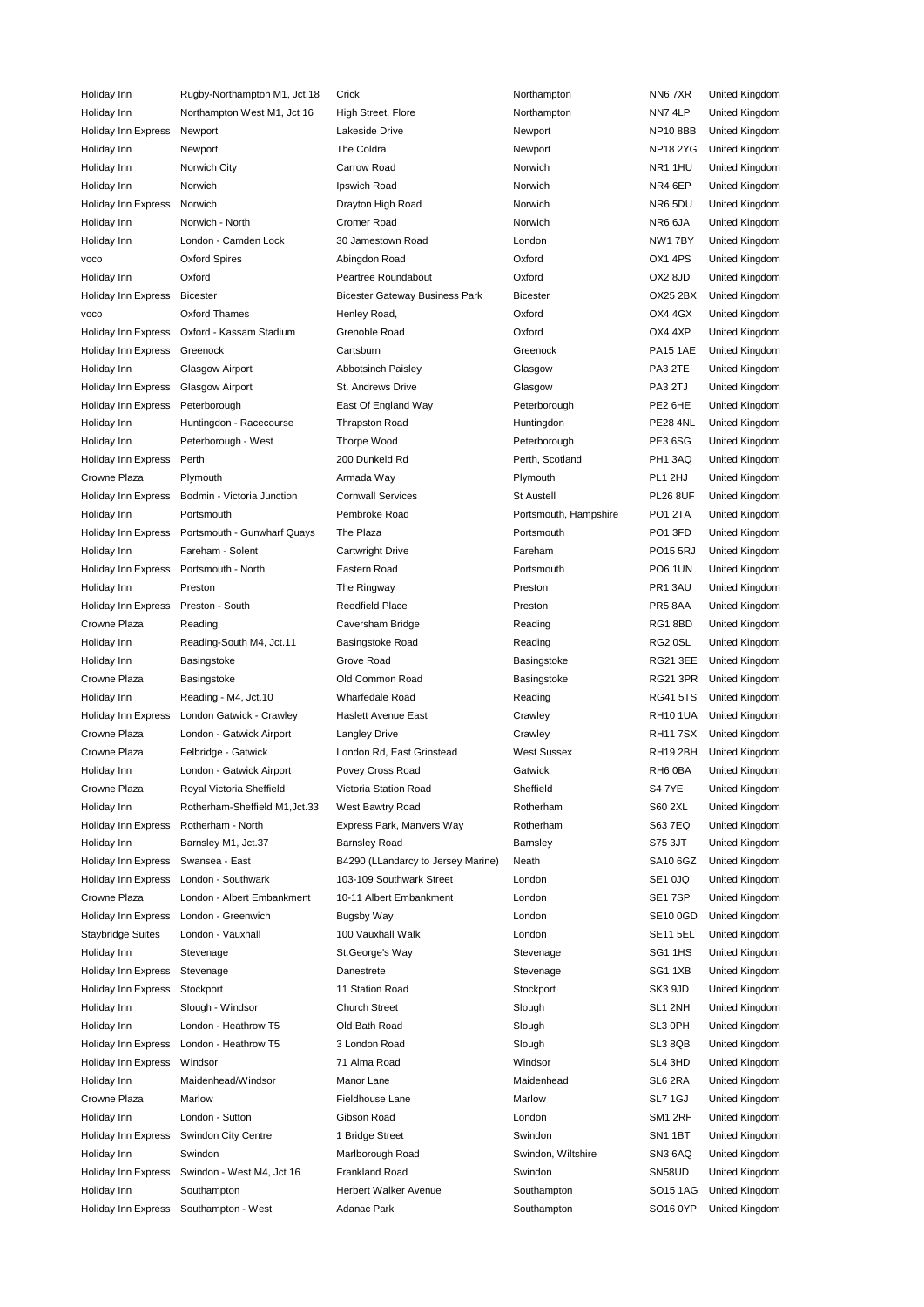| Holiday Inn              | Winchester                      | Telegraph Way                       | Winchester       | SO21 1HZ            | United Kingdom          |
|--------------------------|---------------------------------|-------------------------------------|------------------|---------------------|-------------------------|
| Holiday Inn Express      | Southampton M27, Jct.7          | Botley Road - West End              | Southampton      | SO30 3XA            | United Kingdom          |
| Holiday Inn              | Southampton-Eastleigh M3, Jct13 | Leigh Road                          | Eastleigh        | SO50 9PG            | United Kingdom          |
| Holiday Inn              | Salisbury - Stonehenge          | Mid Summer Place                    | Wiltshire        | SP4 7SQ             | United Kingdom          |
| Holiday Inn              | Basildon                        | Cranes Farm Road, Waterfront Walk   | Basildon         | SS14 3DG            | United Kingdom          |
| Holiday Inn              | Southend                        | 77 Eastwoodbury Crescent            | Southend-on-Sea  | SS2 6XG             | United Kingdom          |
| Holiday Inn Express      | Stafford                        | Acton Court, Acton Gate             | Stafford         | <b>ST18 9AP</b>     | United Kingdom          |
| Holiday Inn Express      | Stoke on Trent                  | Sir Stanley Matthews Way            | Stoke-On-Trent   | ST4 4EG             | United Kingdom          |
| Holiday Inn Express      | London - Wandsworth             | <b>Riverside West</b>               | Wandsworth       | <b>SW181EG</b>      | United Kingdom          |
| Holiday Inn Express      | London - Victoria               | 106-110 Belgrave Road               | London           | SW1V <sub>2BJ</sub> | United Kingdom          |
| Hotel Indigo             | London - Kensington             | 34 - 44 Barkston Gardens            | London           | SW5 0EW             | United Kingdom          |
| Holiday Inn              | London - Kensington Forum       | 97 Cromwell Road                    | London           | SW7 4DN             | United Kingdom          |
| Holiday Inn Express      | Shrewsbury                      | Sitka Drive                         | Shrewsbury       | SY <sub>2</sub> 6LG | United Kingdom          |
| Holiday Inn Express      | Taunton M5, Jct.25              | <b>Blackbrook Park Avenue</b>       | Taunton          | TA1 2PX             | United Kingdom          |
| Holiday Inn              | Taunton M5, Jct.25              | Deane Gate Avenue                   | Taunton          | TA1 2UA             | United Kingdom          |
| Holiday Inn Express      | Bridgwater M5, Jct. 24          | Market Way                          | Bridgwater       | TA6 6DF             | United Kingdom          |
| Holiday Inn              | Telford - Ironbridge            | <b>Telford International Centre</b> | Telford          | TF3 4EH             | United Kingdom          |
| Holiday Inn              | Maidstone - Sevenoaks           | 1 London Road                       | Sevenoaks        | <b>TN157RS</b>      | United Kingdom          |
| Holiday Inn              | Ashford - Central               | Canterbury Road                     | Ashford          | <b>TN24 8QQ</b>     | United Kingdom          |
|                          | Middlesbrough - Centre Square   | Former Cook and Endeavour House     | Middlesbrough    | <b>TS1 2PA</b>      |                         |
| Holiday Inn Express      | London - Shepperton             |                                     |                  | <b>TW17 8NP</b>     | United Kingdom          |
| Holiday Inn              |                                 | Felix Lane                          | Shepperton       |                     | United Kingdom          |
| Crowne Plaza             | London Heathrow T4              | Terminal 4, Swindon Road            | Hounslow         | TW6 3FJ             | United Kingdom          |
| Holiday Inn Express      | London Heathrow T4              | Terminal 4, 1 Swindon Road          | Hounslow         | TW6 3FJ             | United Kingdom          |
| Holiday Inn              | London - Brentford Lock         | Commerce Road                       | London           | <b>TW8 8GA</b>      | United Kingdom          |
| Holiday Inn              | London - Heathrow Bath Road     | 276 Bath Road                       | West Drayton     | UB7 0DQ             | United Kingdom          |
| <b>Staybridge Suites</b> | London - Heathrow Bath Road     | 276a Bath Road                      | West Drayton     | UB7 0DQ             | United Kingdom          |
| Holiday Inn              | London - Heathrow M4, Jct.4     | Sipson Road                         | London           | UB7 0HP             | United Kingdom          |
| Holiday Inn Express      | London - Earl's Court           | 295 North End Road                  | London           | <b>W14 9NS</b>      | United Kingdom          |
| Holiday Inn              | London - Oxford Circus          | 57-59 Welbeck Street                | London           | W1G 9BL             | United Kingdom          |
| Holiday Inn              | London - Regent's Park          | <b>Carburton Street</b>             | London           | W1W 5EE             | United Kingdom          |
| Hotel Indigo             | London - Paddington             | 12 to 20 London Street              | London           | <b>W2 1HL</b>       | United Kingdom          |
| Holiday Inn              | London - West                   | 4 Portal Way                        | London           | W36RT               | United Kingdom          |
| Holiday Inn Express      | London - Park Royal             | Victoria Road                       | London           | <b>W36UP</b>        | United Kingdom          |
| Crowne Plaza             | London - Ealing                 | Western Avenue                      | London           | <b>W5 1HG</b>       | United Kingdom          |
| Holiday Inn Express      | London - Hammersmith            | 120-124 King Street                 | London           | W60 QU              | United Kingdom          |
| Holiday Inn              | London - Kensington High St.    | Wrights Lane                        | London           | <b>W85SP</b>        | United Kingdom          |
| Holiday Inn              | Warrington                      | <b>Woolston Grange Avenue</b>       | Warrington       | WA14PX              | United Kingdom          |
| Holiday Inn              | Haydock M6, Jct.23              | Lodge Lane                          | Haydock          |                     | WA12 0JG United Kingdom |
| Holiday Inn              | Runcorn                         | Wood Lane                           | Runcorn          | WA7 3HA             | United Kingdom          |
| Holiday Inn              | London - Bloomsbury             | Coram Street                        | London           |                     | WC1N 1HT United Kingdom |
| Crowne Plaza             | London - Kings Cross            | 1 Kings Cross Road                  | London           |                     | WC1X 9HX United Kingdom |
| Holiday Inn              | London - Watford Junction       | 65-67 Clarendon Road                | Watford          |                     | WD17 1DS United Kingdom |
| Holiday Inn Express      | London - Watford Junction       | 19 Bridle Path                      | Watford          |                     | WD17 1UE United Kingdom |
| Holiday Inn              | Leeds - Wakefield M1, Jct.40    | Queen's Drive                       | Wakefield        | WF5 9BE             | <b>United Kingdom</b>   |
| Holiday Inn Express      | Wigan                           | <b>Martland Mill</b>                | Wigan            | WN5 0LX             | United Kingdom          |
| Holiday Inn Express      | Leigh - Sports Village          | Leigh Sports Village                | Leigh            | WN7 4JY             | United Kingdom          |
| Holiday Inn Express      | Droitwich Spa                   | <b>Worcester Road</b>               | Droitwich        | WR97PA              | United Kingdom          |
| Holiday Inn              | Birmingham North - Cannock      | 2 Bridge Street                     | Cannock          |                     | WS11 0DQ United Kingdom |
| Holiday Inn Express      | Lichfield                       | Wall Island                         | Lichfield        |                     | WS14 OQP United Kingdom |
| Holiday Inn Express      | Birmingham - Walsall            | Tempus Ten, Tempus Drive            | Walsall          | WS2 8TJ             | United Kingdom          |
| Holiday Inn              | Wolverhampton - Racecourse      | <b>Dunstall Park</b>                | Wolverhampton    | WV6 0PE             | United Kingdom          |
| Holiday Inn              | <b>York City Centre</b>         | 53 Piccadilly                       | York             | YO1 9PL             | United Kingdom          |
| Hotel Indigo             | York                            | 88-96 Walmgate                      | York             | YO1 9TL             | United Kingdom          |
| Holiday Inn              | York                            | <b>Tadcaster Road</b>               | York             | <b>YO24 1QF</b>     | United Kingdom          |
| Holiday Inn Express      | York                            | <b>Malton Road</b>                  | York             | YO32 9TE            | United Kingdom          |
| Holiday Inn Express      | Lustenau                        | Millennium Park 23                  | Lustenau         | 6890                | Austria                 |
| Holiday Inn Express      | Arras                           | 3 Rue Du Docteur Brassart           | Arras            | 62000               | France                  |
| Hotel Indigo             | Cagnes-sur-Mer                  | 44 avenue Auguste Renoir            | Cagnes-sur-Mer   | 6800                | France                  |
| Holiday Inn              | Paris - CDG Airport             | 61 rue Houdart                      | Roissy-en-France | 95700               | France                  |
| Holiday Inn              | Perpignan                       | 840 Avenue d'Espagne                | Perpignan        | 66000               | France                  |
| Holiday Inn Resort       | Le Touquet                      | Avenue Marechal Foch                | Le Touquet       | 62520               | France                  |
| Crowne Plaza             | Nice - Grand Arenas             | Rue Costes et Bellonte              | Nice             | 6200                | France                  |
|                          |                                 |                                     |                  |                     |                         |